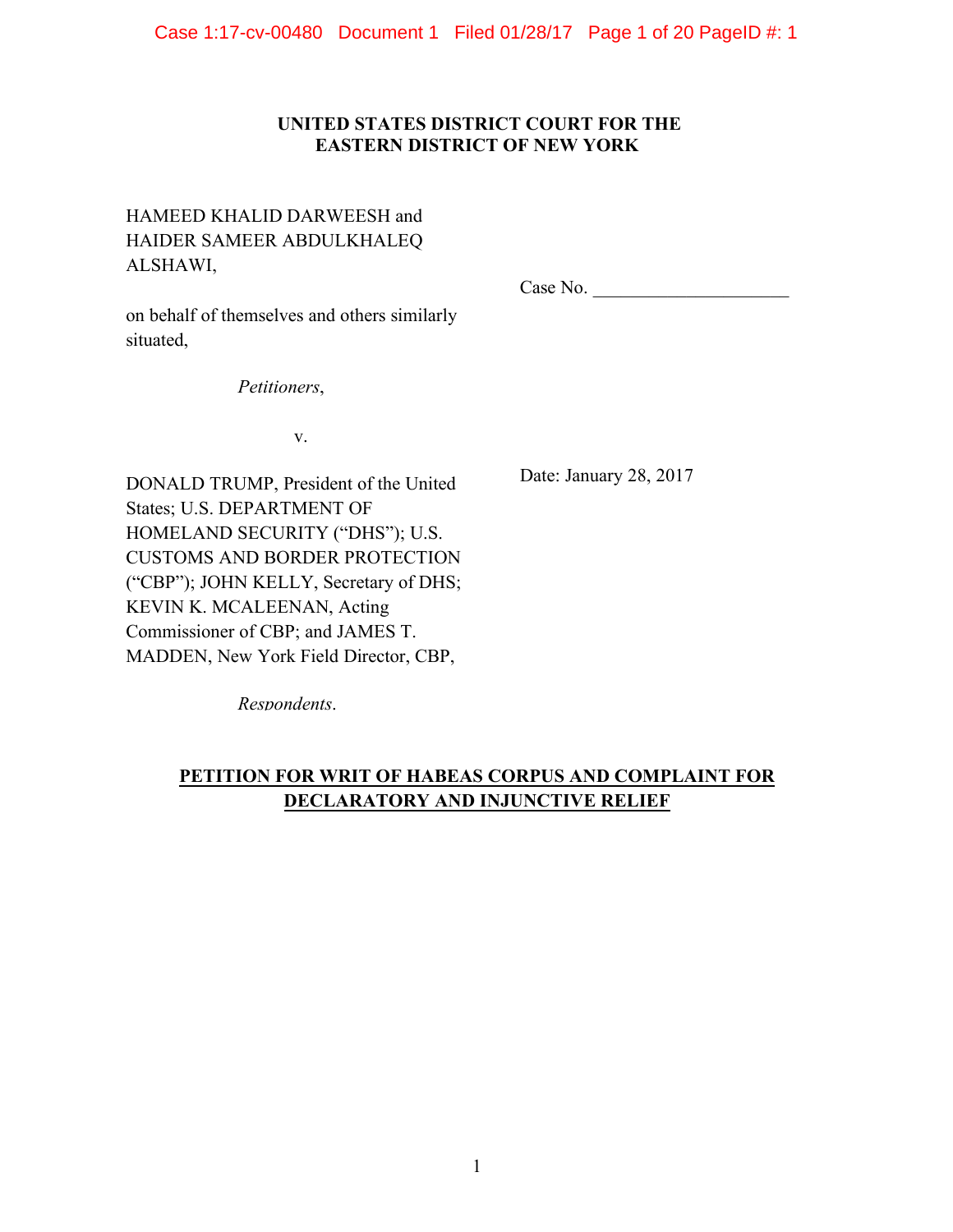### **INTRODUCTION**

Petitioners Hameed Khalid Darweesh, an Iraqi husband and father of three, and Haider Sameer Abdulkhaleq Alshawi,<sup>1</sup> an Iraqi husband and father, landed at John F. Kennedy International Airport ("JFK Airport") on the evening of January 27, 2017. Petitioner Darweesh was granted a Special Immigrant Visa ("SIV") on January 20, 2017 as a result of his service to the United States as an interpreter, engineer and contractor. Petitioner Alshawi was granted a Follow to Join Visa on January 11, 2017 to rejoin his wife and son, who were granted refugee status due to their family's association with the United States military. After conducting standard procedures of administrative processing and security checks, the federal government has deemed both Petitioners not to pose threats to the United States.

Despite these findings and Petitioners' valid entry documents, U.S. Customs and Border Protection ("CBP") blocked both Petitioners from exiting JFK Airport and detained Petitioners therein. No magistrate has determined that there is sufficient justification for the continued detention of either Petitioner. Instead, CBP is holding Petitioners at JFK Airport solely pursuant to an executive order issued on January 27, 2017.

Because the executive order is unlawful as applied to Petitioners, their continued detention based solely on the executive order violates their Fifth Amendment procedural and substantive due process rights, and is ultra vires the immigration statutes. Further, Petitioners' continued unlawful detention is part of a widespread pattern applied to many refugees and arriving aliens detained after the issuance of the January 27, 2017 executive order. Therefore, on behalf of themselves and

<sup>&</sup>lt;sup>1</sup> There are multiple English spellings of Mr. Alshawi's name.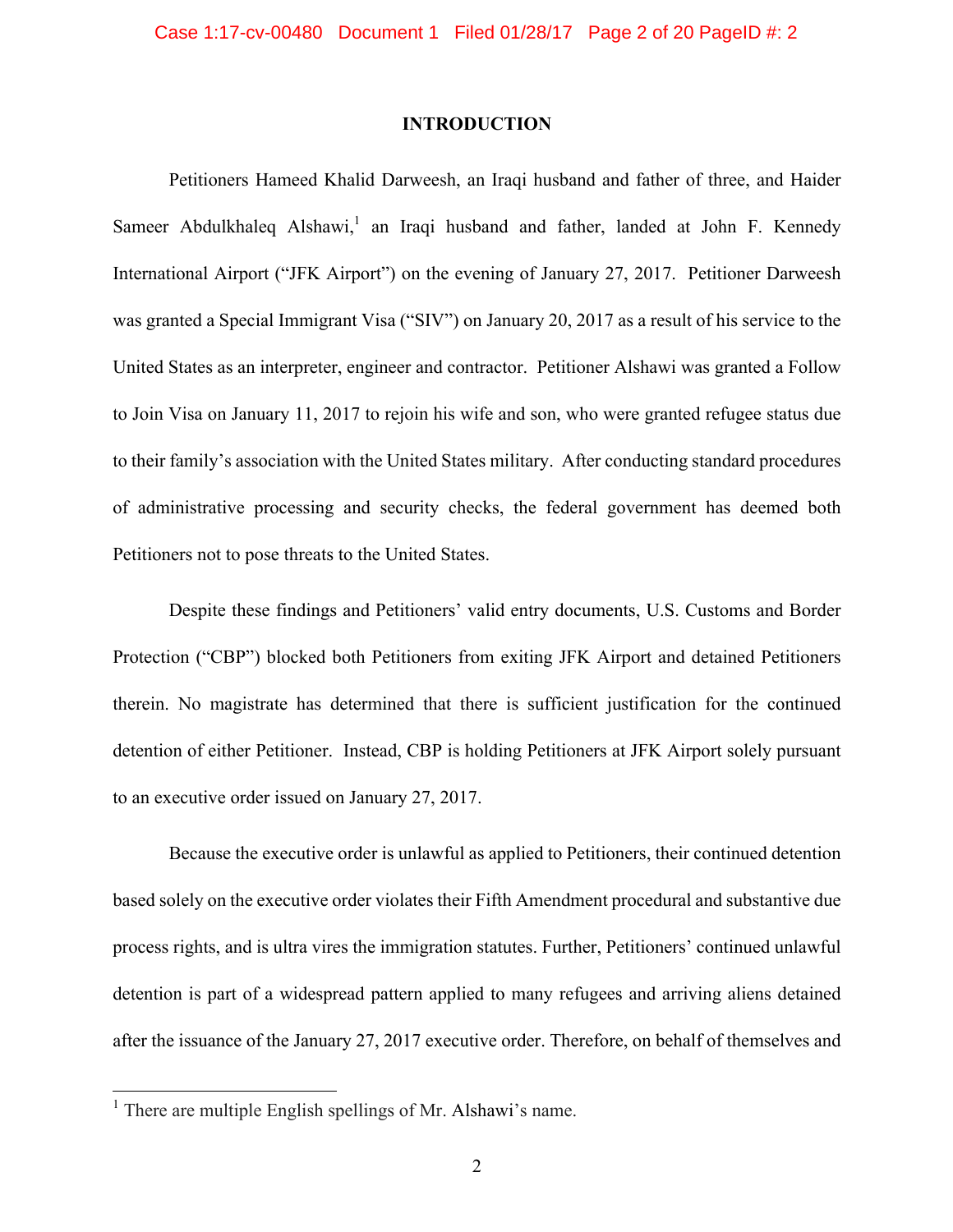#### Case 1:17-cv-00480 Document 1 Filed 01/28/17 Page 3 of 20 PageID #: 3

all others similarly situated, Petitioners respectfully apply to this Court for a writ of habeas corpus to remedy their unlawful detention by Respondents, and for declaratory and injunctive relief to prevent such harms from recurring.

### **JURISDICTION AND VENUE**

1. Jurisdiction is conferred on this court by 28 U.S.C. §§ 1331, 1361, 2241, 2243, and the Habeas Corpus Suspension Clause of the U.S. Constitution. This court has further remedial authority pursuant to the Declaratory Judgment Act, 28 U.S.C. § 2201 *et seq*.

2. Venue properly lies within the Eastern District of New York because a substantial part of the events or omissions giving rise to this action occurred in the District. 28 U.S.C. § 1391(b).

3. No petition for habeas corpus has previously been filed in any court to review either of Petitioners' cases.

### **PARTIES**

4. Hameed Khalid Darweesh, named Petitioner, is a citizen of Iraq and recipient of an Iraqi Special Immigrant Visa (SIV). As an interpreter, electrical engineer and contractor, Mr. Darweesh performed valuable work on behalf of the U.S. government in Iraq from roughly 2003 to 2013. Despite being issued a valid visa on January 20, 2017 to relocate to the United States, Mr. Darweesh is presently detained at JFK Airport. As of the filing of this complaint, the sole basis for Defendants' continued custody of Mr. Darweesh is the January 27, 2017 executive order issued by President Donald J. Trump.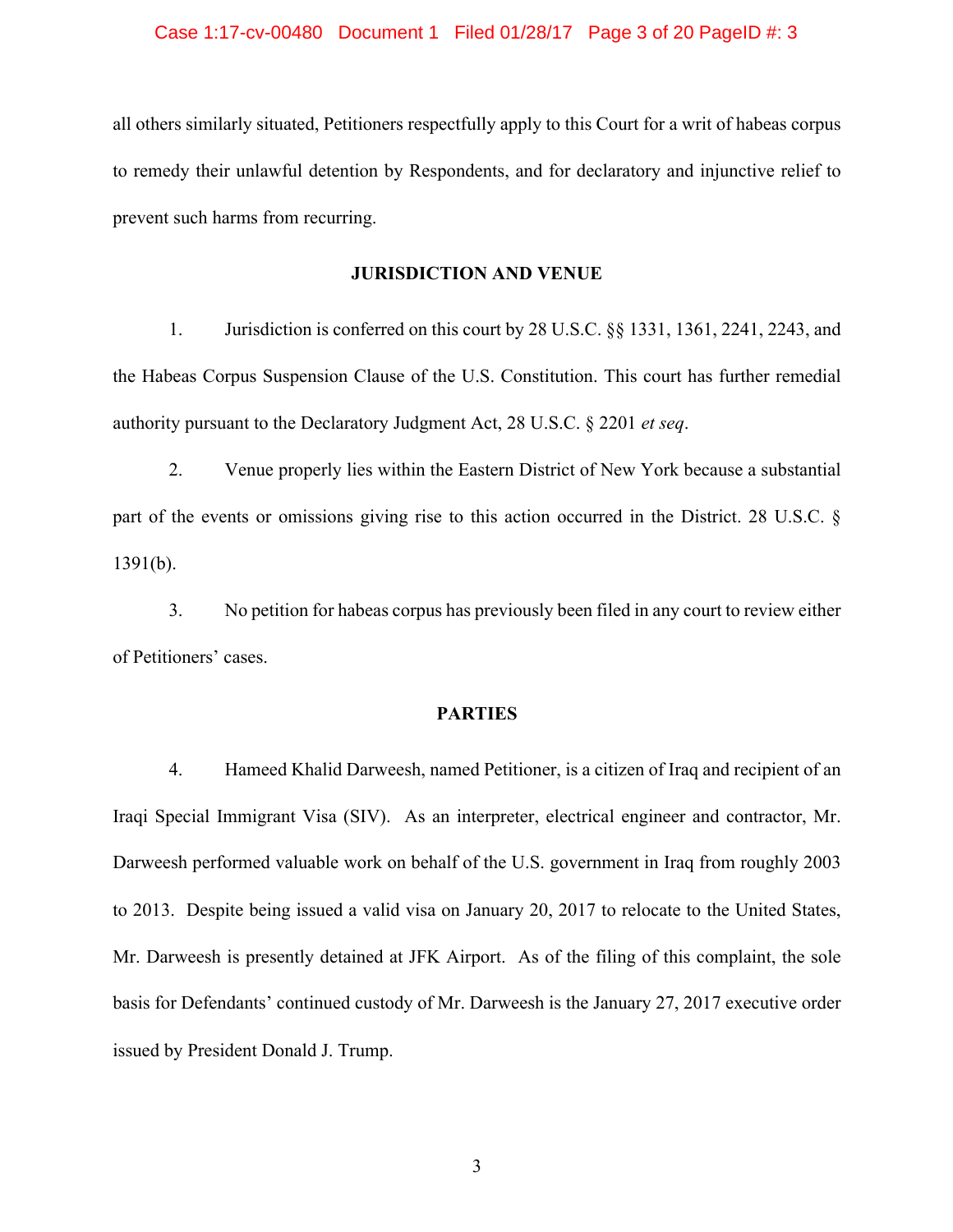#### Case 1:17-cv-00480 Document 1 Filed 01/28/17 Page 4 of 20 PageID #: 4

5. Haider Sameer Abdulkhaleq Alshawi, named Petitioner, is a citizen of Iraq and recipient of a Follow to Join (FTJ) Visa. His wife and child are lawful permanent residents residing in Houston, Texas. Despite being issued valid travel documentation on January 11, 2017, to relocate to the United States, Mr. Alshawi is presently detained at JFK Airport. As of the filing of this complaint, the sole basis for Defendants' continued custody of Mr. Alshawi is the January 27, 2017 executive order issued by President Donald J. Trump.

6. The U.S. Department of Homeland Security ("DHS") is a cabinet department of the United States federal government with the primary mission of securing the United States.

7. U.S. Customs and Border Protection ("CBP") is an agency within DHS with the primary mission of detecting and preventing the unlawful entry of persons and goods into the United States.

8. Respondent John Kelly is the Secretary of DHS. Secretary Kelly has immediate custody of Petitioners and other members of the proposed class. He is sued in his official capacity.

9. Respondent Kevin K. McAleenan is the Acting Commissioner of CBP. Acting Commissioner McAleenan has immediate custody of Petitioners and other members of the proposed class. He is sued in his official capacity.

10. Respondent James T. Madden is the Director of the New York Field Office of CBP, which has immediate custody of Petitioners and other members of the proposed class. He is sued in his official capacity.

11. Respondent Donald Trump is the President of the United States. He is sued in his official capacity.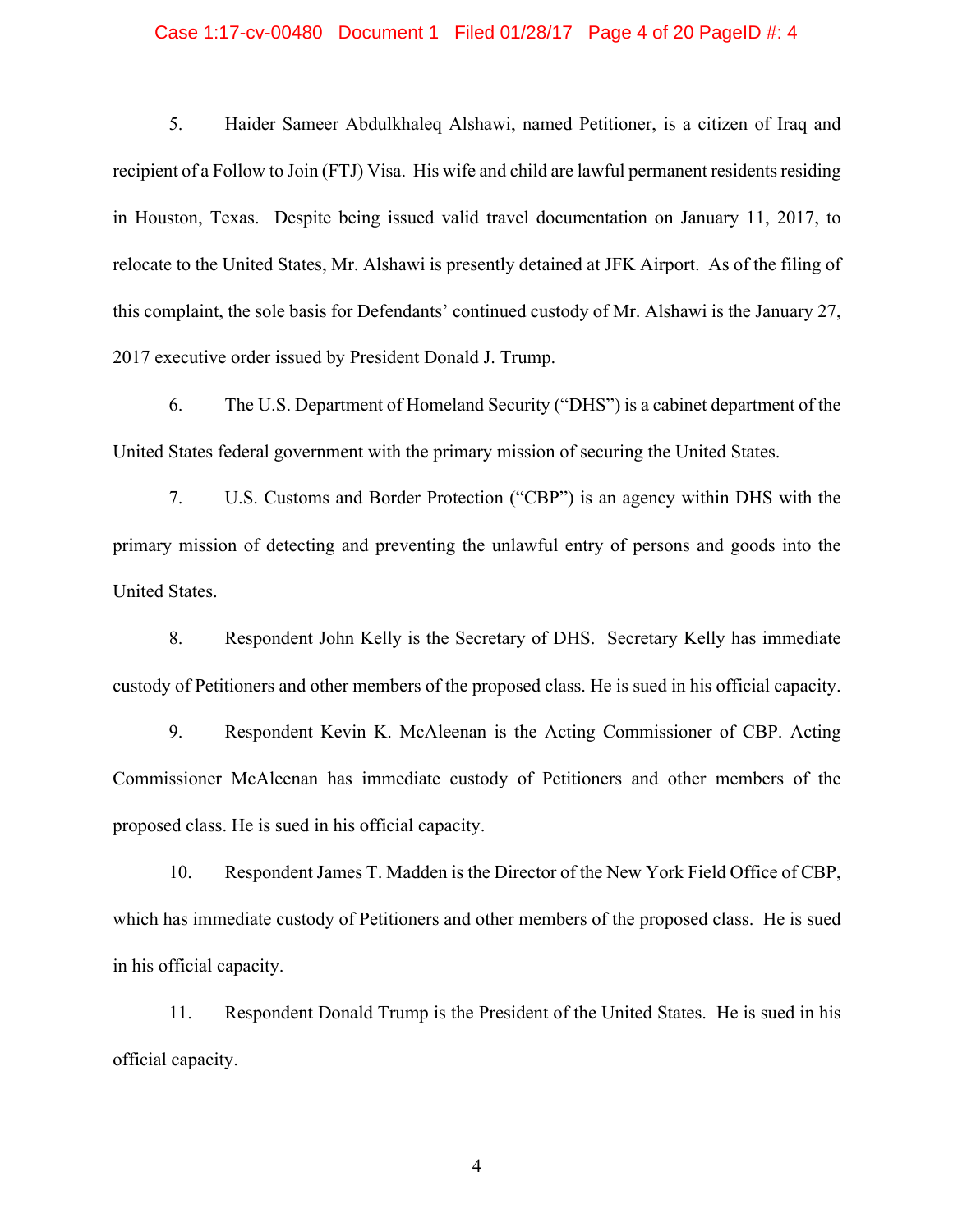### **STATEMENT OF FACTS**

### **President Trump's January 27, 2017 Executive Order**

12. On January 20, 2017, Donald Trump was inaugurated as the forty-fifth President of the United States.

13. One week later, on January 27, President Trump signed an executive order entitled, "Protecting the Nation from Foreign Terrorist Entry into the United States," which is attached hereto as Exhibit A and is hereinafter referred to as the "EO."

14. Citing the threat of terrorism committed by foreign nationals, the EO directs a variety of changes to the manner and extent to which non-citizens may seek and obtain admission to the United States, particularly (although not exclusively) as refugees. Among other things, the EO imposes a 120-day moratorium on the refugee resettlement program as a whole; proclaims that "that the entry of nationals of Syria as refugees is detrimental to the interests of the United States," and therefore "suspend[s]" indefinitely their entry to the country; similarly proclaims that "the entry of more than 50,000 refugees in fiscal year 2017 would be detrimental to the interests" of the country.

15. Most relevant to the instant action is Section 3(c) of the EO, in which President Trump proclaims "that the immigrant and nonimmigrant entry into the United States of aliens from countries referred to in section  $217(a)(12)$  of the INA, 8 U.S.C.  $1187(a)(12)$ , would be detrimental to the interests of the United States," and that he is therefore "suspend[ing] entry into the United States, as immigrants and nonimmigrants, of such persons for 90 days from the date of this order," with narrow exceptions not relevant here.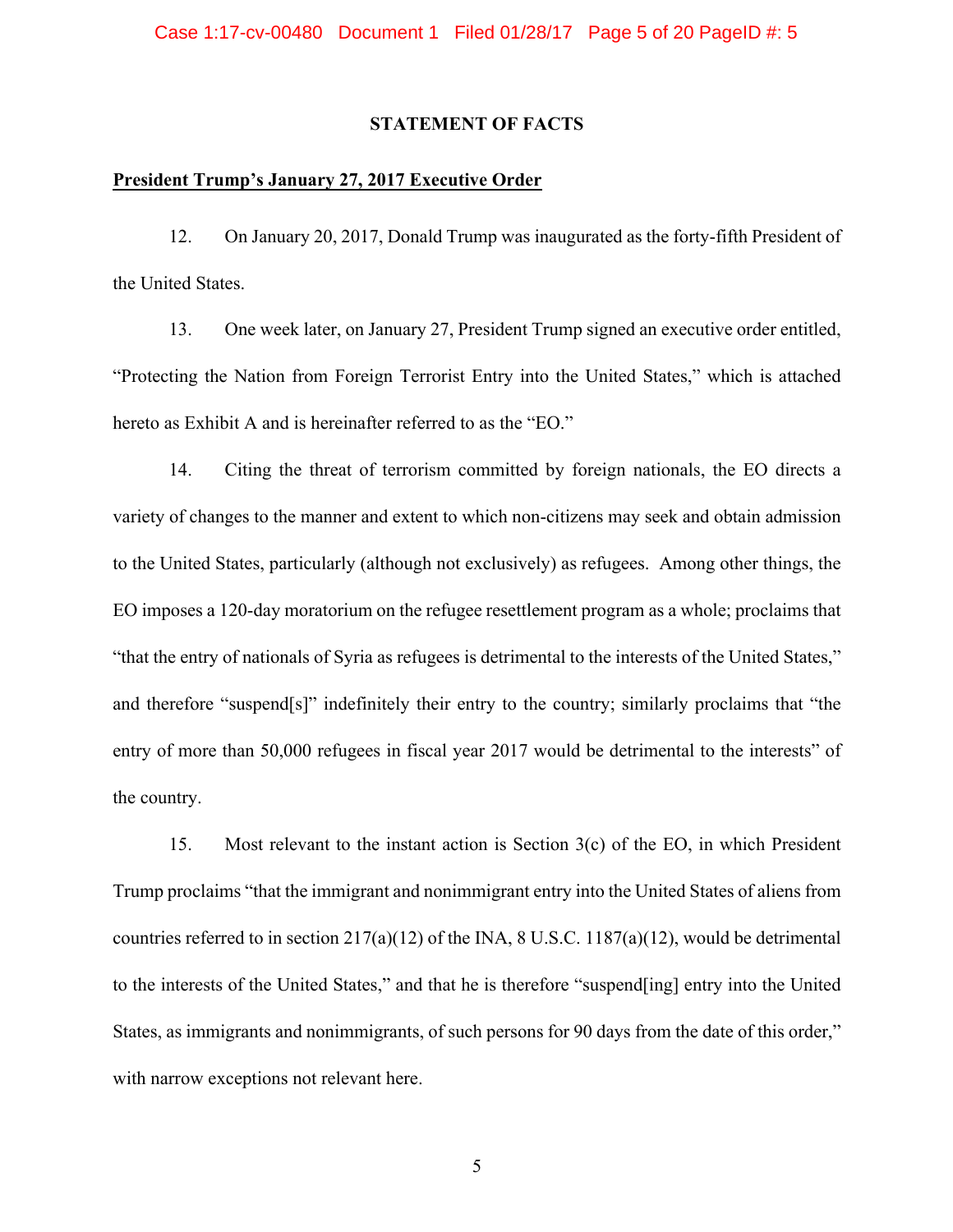#### Case 1:17-cv-00480 Document 1 Filed 01/28/17 Page 6 of 20 PageID #: 6

16. There are seven countries that fit the criteria in 8 U.S.C. § 1187(a)(12): Iraq, Iran, Libya, Somalia, Sudan, Syria, and Yemen. According to the terms of the EO, therefore, the "entry into the United States" of non-citizens from those countries is "suspended" from 90 days from the date of the EO.

### **Petitioner Hameed Khalid Darweesh**

17. Hameed Khalid Darweesh is a 53-year-old citizen of Iraq, married with three children (twenty years, fifteen years, and seven years of age).

18. Mr. Darweesh was trained and worked as an electrical engineer in Iraq. Between March 20, 2003 and September 30, 2013, he was contracted by the U.S. government to work in a variety of positions that placed him in substantial risk of being targeted, attacked and killed by anti-American militias and insurgents.

19. Mr. Darweesh's services included: working as an interpreter for the U.S. Army 101st Airborne in Baghdad and Mosul from April 1, 2003 to January 15, 2004; working as an interpreter for the 91st Engineering Unit at the Baghdad Airport from January 20, 2004 to August 4, 2004; working as a Project Engineer for the U.S. Government Projects Contracting Office Oil sector of North Iraq from December 5, 2005 to December 1, 2006; and, working for Vessar contractors of the U.S. government from 2006 to 2011.

20. Mr. Darweesh was directly targeted twice for his association with the U.S. Armed Forces. While working at the Baghdad Airport between 2004 and 2005, the Baghdad Police entered his house, claiming they were searching for a terrorist. The Baghdad Police are widely known to be closely affiliated with anti-American militias. Shortly after this incident, two of Mr.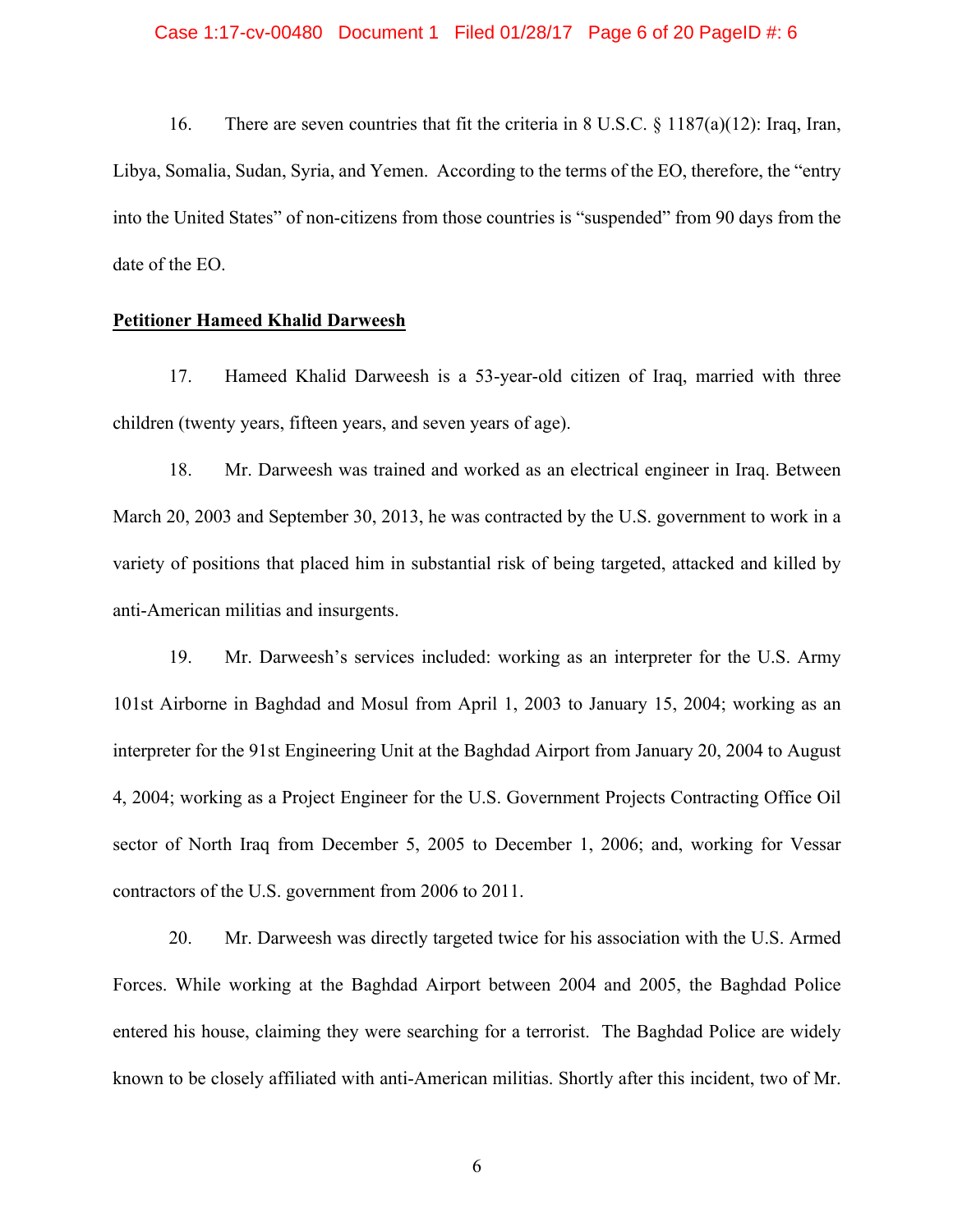### Case 1:17-cv-00480 Document 1 Filed 01/28/17 Page 7 of 20 PageID #: 7

Darweesh's colleagues were killed as soon as they arrived at work. As a result of these attacks, Mr. Darweesh feared for his safety and decided to leave Baghdad for Kirkuk.

21. In the second instance, in July 2009, Mr. Darweesh was stopped at a market in Kirkuk where he was informed by a local shopkeeper that men were driving around in a BMW asking for him by name and the location of his house. These men returned a second time the following week, and Mr. Darweesh had strong reasons to suspect that the men searching for him were terrorists. As a result, Mr. Darweesh and his family were forced to flee to a different area of Iraq, Erbil.

22. Based on these threats and his over ten years of service to the U.S. government, Mr. Darweesh applied for an Iraqi Special Immigrant Visa (SIV) status on or around October 1, 2014.

23. Congress created the Iraqi and Afghan Special Immigrant Visa (SIV) programs to provide safety and refuge in the United States for Iraqis and Afghans who face or have faced serious threats on account of their faithful and valuable service to the United States. The programs were established pursuant to the Refugee Crisis in Iraq Act of 2007, 8 U.S.C. § 1157 note at 1241- 49 and the Afghan Allies Protection Act of 2008, 8 U.S.C. § 1101 note at 601-02.

24. The first step in pursuing a SIV is obtaining Chief of Mission (COM) Approval from the Embassy. The Chief of Mission determines whether the applicant has "provided faithful and valuable service to the United States" and "has experienced or is experiencing a serious threat" as a "consequence" of that service.

25. After obtaining COM Approval, a SIV Applicant files the Form I-360 petition to USCIS to apply for an SIV. Once the petition is approved, the applicant submits a DS-260 visa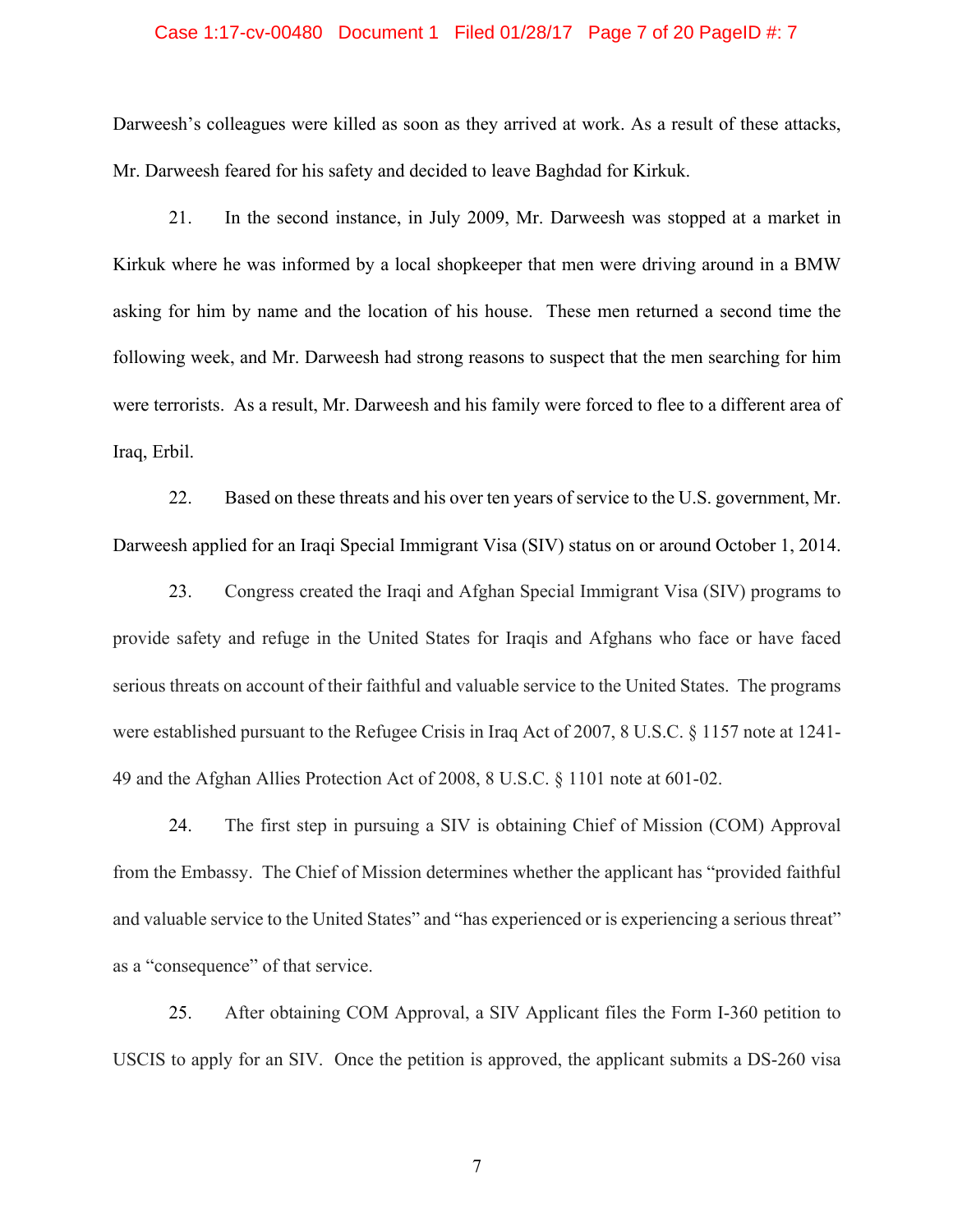#### Case 1:17-cv-00480 Document 1 Filed 01/28/17 Page 8 of 20 PageID #: 8

application, along with accompanying documents, to the National Visa Center. After the DS-260 is processed, the applicant undergoes an interview at a U.S. consulate or embassy.

26. After the interview, SIV applications go into administrative processing during which the U.S. government conducts various security checks as well as a medical examination. Once an applicant is cleared, they are issued a SIV to travel to the United States.

27. Several weeks after the applicant enters the United States, the applicant receives a green card in the mail and can naturalize five years later.

28. Mr. Darweesh received COM Approval for the visa on January 26, 2015, in a signed statement from Lena Levitt, Refugee Coordinator of the Designee of the Chief of Mission, noting that Mr. Darweesh had provided "faithful and valuable service to the United States Government."

29. Despite receiving COM approval in January 2015, it took over two years for Mr. Darweesh's visa and visas for his family to be processed. After petitioning for a SIV through the U.S. Citizenship and Immigration Services, which was approved conditionally on March 25, 2015, Mr. Darweesh appeared for an in-person interview at the U.S. Embassy in Baghdad on April 12, 2016 and went through administrative processing, including security background checks as well as medical exams.

30. Five Special Immigrant Visas were issued to Mr. Darweesh and his family on January 20, 2017, and they received them by DHL on January 25, 2017. Because of the sensitive and dangerous nature of Mr. Darweesh's situation, the family immediately boarded a flight from Erbil to New York City, via Istanbul, and arrived in the United States on January 27, 2017, around 6:00 PM EST.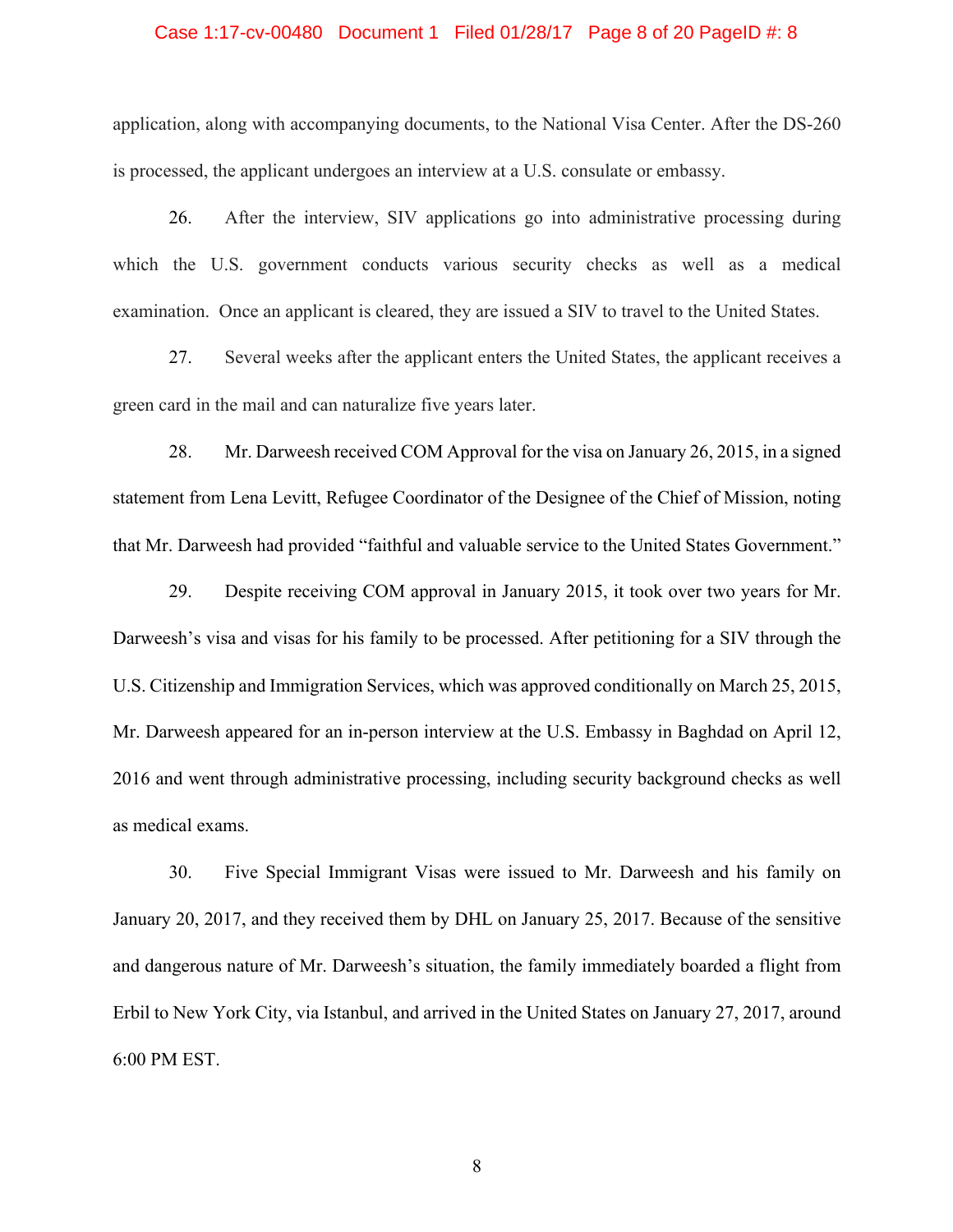#### Case 1:17-cv-00480 Document 1 Filed 01/28/17 Page 9 of 20 PageID #: 9

31. Mr. Darweesh and his family were expecting to travel on to Charlotte, North Carolina, where they were to receive refugee benefits. However, after de-planing in John F. Kennedy Airport in Queens, New York, Mr. Darweesh was held by U.S. Customs and Border Protection (CBP) and remains in their custody.

32. Mr. Darweeh's attorney was present at the Arrivals section of Terminal 1 but did not enter the CBP area. Mr. Darweesh and his family waited to be processed by CBP for about an hour. Approximately one hour later, Mr. Darweesh himself was moved into "secondary screening." The family waited for over an hour before a CBP officer and Mr. Darweesh emerged to return passports for every member of Mr. Darweesh's family except for Mr. Darweesh himself. Mr. Darweesh was then taken back into secondary screening.

33. At approximately 11:30pm, two CBP officers, upon information and belief, Officer Scott Maurel and Officer Ray Sinacola, requested that the family return to the CBP-controlled security zone for additional questioning of Mr. Darweesh's wife. CBP refused to conduct the questioning of Mrs. Darweesh in the Arrivals area despite requests of counsel. When asked by counsel, the officers confirmed that they were making a request, not giving an order at that time. Through counsel, the family declined the request and left the airport.

34. Mr. Darweesh is not being permitted to meet with his attorneys who are present at JFK and have made multiple attempts to meet with him.

35. When Mr. Darweesh's attorneys approached CBP requesting to speak with Mr. Darweesh, CBP indicated that they were not the ones to talk to about seeing their client. When the attorneys asked "Who is the person to talk to?" the CBP agents responded, "Mr. President. Call Mr. Trump."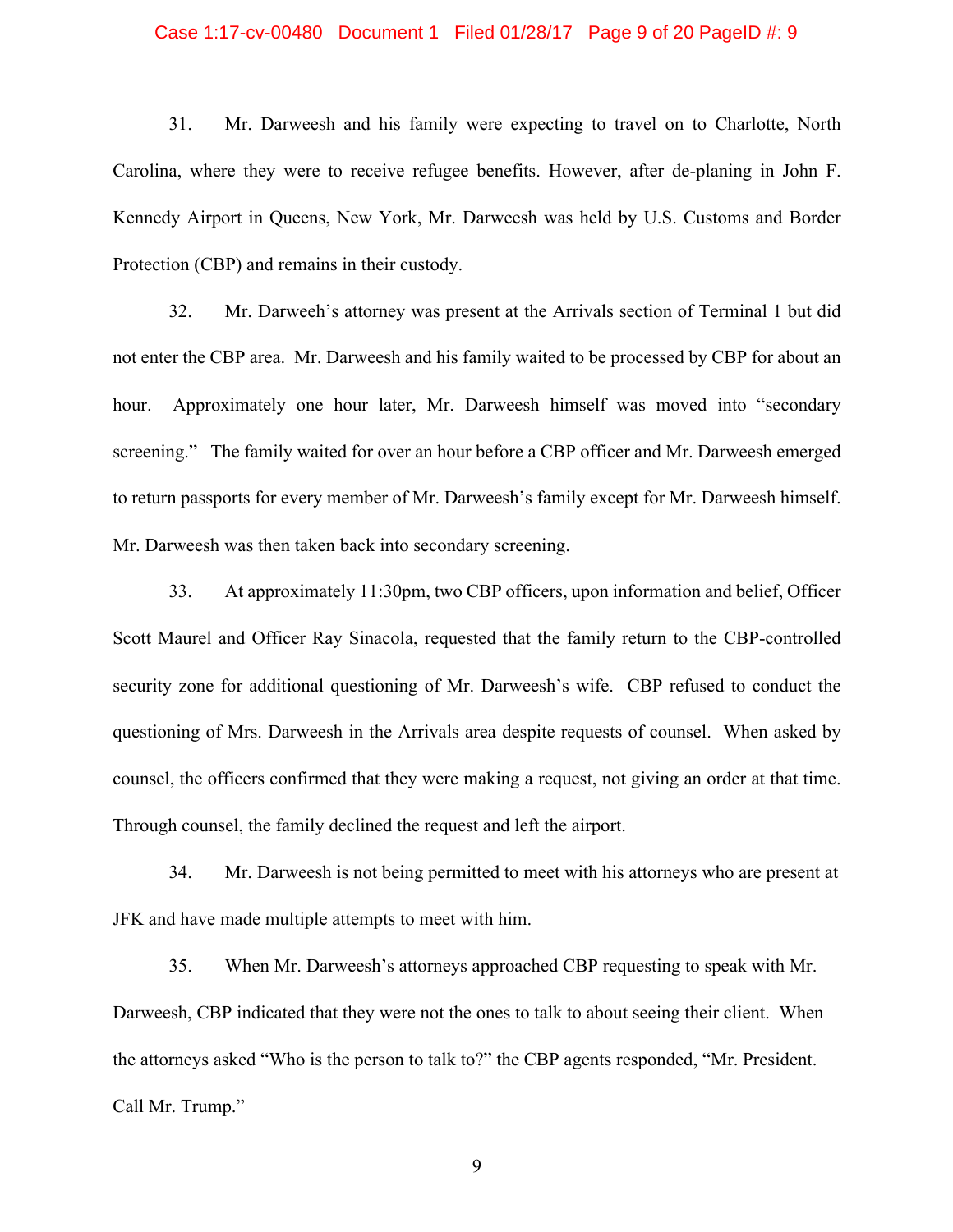### Case 1:17-cv-00480 Document 1 Filed 01/28/17 Page 10 of 20 PageID #: 10

36. Upon knowledge and belief, Mr. Darweesh remains in the custody of CBP at JFK Airport.

37. Upon knowledge and belief, Mr. Darweesh is not being permitted to apply for asylum or other forms of protection from removal.

38. Upon knowledge and belief, Mr. Darweesh is at imminent risk of being returned to Iraq against his will, and despite the grave danger he faces there.

### **Petitioner Haider Sameer Abdulkhaleq Alshawi**

39. Haider Sameer Abdulkhaleq Alshawi is an Iraqi national born on April 29, 1983 in Baghdad, Iraq. He studied accounting at Baghdad University, graduating in 2006.

40. Mr. Alshawi possesses the requisite documentation to enter the U.S.: an immigrant visa in his passport.

41. Upon information and belief, Mr. Alshawi was deemed admissible for a Follow to Join (FTJ) visa category F2A (joining spouse and child) awarded by the U.S. Department of State on January 11, 2017. *See generally* 8 U.S.C. § 1157(c)(2)(A); 8 C.F.R. § 207.7(a) (spouse or child of refugee "shall be granted refugee status if accompanying or following-to-join the principal alien"). Upon information and belief, the visa was authorized by USCIS and the State Department, documenting its approval of Mr. Alshawi's admissibility to the United States as an FTJ Visa recipient. Upon information and belief, The U.S. Embassy in Stockholm also determined that Mr. Alshawi does not pose a security threat to the United States, and, as a result, is admissible to the United States.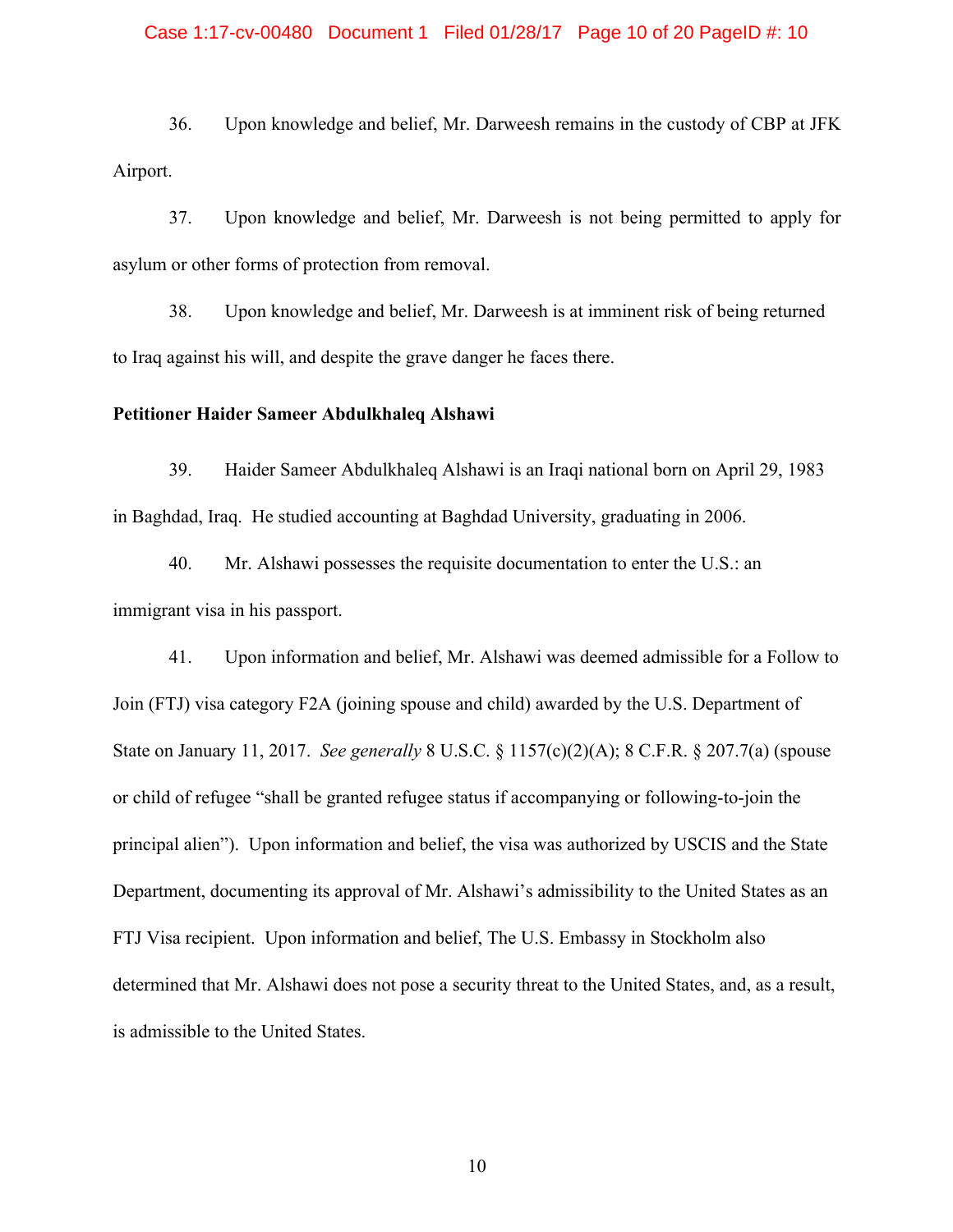### Case 1:17-cv-00480 Document 1 Filed 01/28/17 Page 11 of 20 PageID #: 11

42. The FTJ visa was granted to reunite Mr. Alshawi with his wife, Duniyya Alshawi, and their seven-year-old son in the United States. Mr. Alshawi and his wife have been married since 2008.

43. Ms. Alshawi worked for Falcon Security Group, a U.S. contractor, from 2006 to 2007 as an accountant. Upon information and belief, her brother also worked for Falcon Security Group in Human Resources. Mr. Alshawi heard through neighbors in the family's community in Baghdad that, due to the family's association with the U.S. military, insurgents thought that they were collaborators.

44. In 2010, insurgents attempted to kidnap Ms. Alshawi's brother. A month later, an IED placed on Mr. Alshawi's sister-in-law's car detonated, killing her husband and severely injuring her and her daughter. Fearing for their safety, Mr. Alshawi and his wife moved from Baghdad to Erbil, Iraq.

45. Ms. Alshawi and her son applied for refugee status in January 2011. Upon information and belief, in January of 2014 Ms. Alshawi and her son were approved to travel to Houston through the Priority 2-Direct Access Program (P2-DAP). Upon information and belief, Ms. Alshawi and her son have since adjusted their statuses to that of lawful permanent residents and now live in Houston, Texas. Ms. Alshawi subsequently filed for a FTJ visa for her husband. On October 9, 2014, USCIS approved Ms. Alshawi's I-730 petition for Mr. Alshawi's entry. On January 11, 2017, Mr. Alshawi obtained a U.S. Visa Foil Type ZZ (Visa 93) with a notation in his passport that the foil was prepared at DHS request.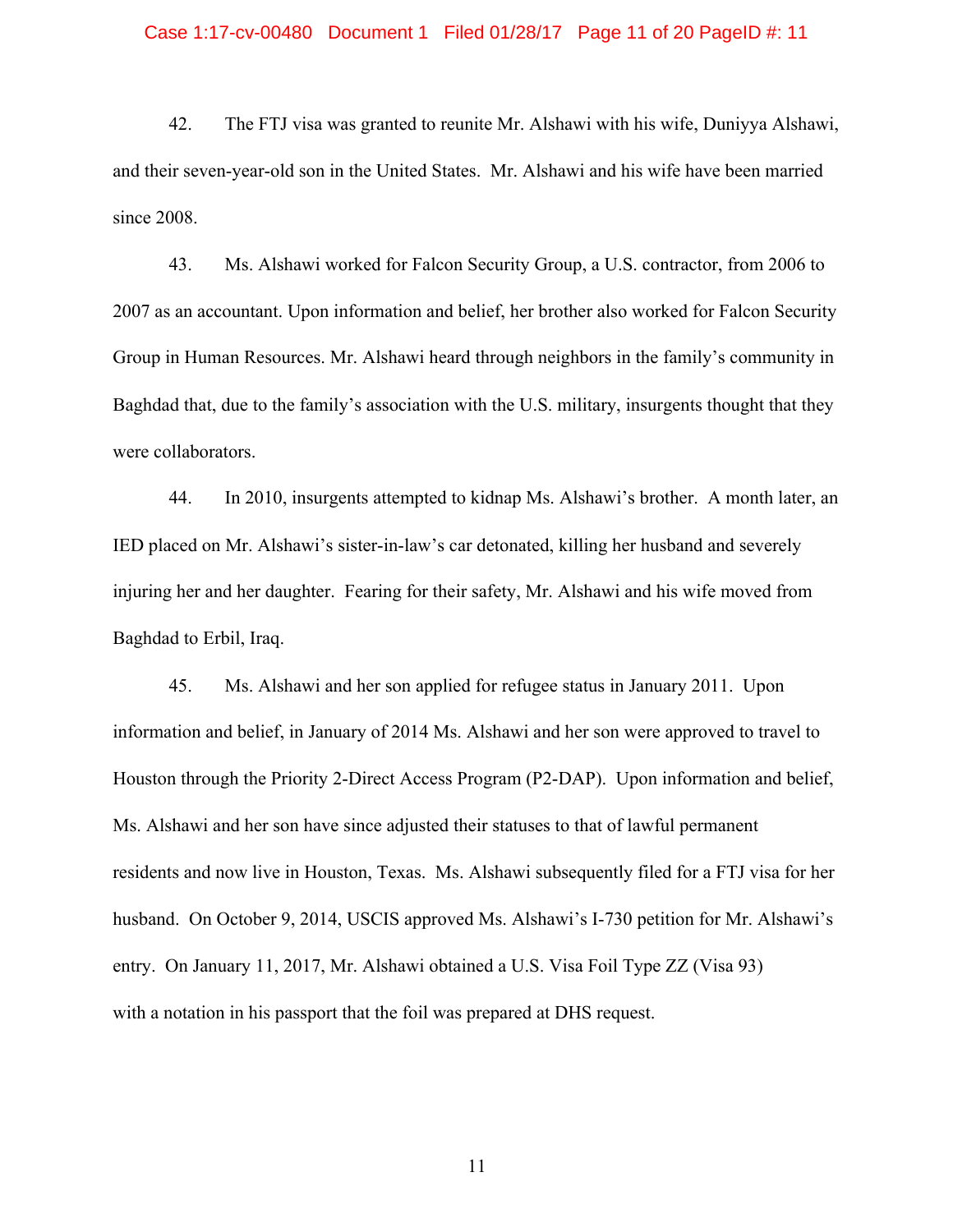### Case 1:17-cv-00480 Document 1 Filed 01/28/17 Page 12 of 20 PageID #: 12

46. Mr. Alshawi's FTJ visa grants him permission to enter the United States. Upon information and belief, pursuant to this visa Mr. Alshawi traveled from Stockholm, Sweden on January 27, 2017 (local time) to immigrate to the United States.

47. Additionally, Ms. Alshawi filed an I-130 application with USCIS to petition for Mr. Alshawi to enter as an alien relative. Mr. Alshawi has a priority date of December 18, 2015. Currently, the visa bulletin for February indicates that visas are being processed with final action dates up to April 15, 2015. Mr. Alshawi thus soon will be eligible for visa processing on this I-130 application in addition to his existing FTJ Visa.

48. Upon information and belief, Mr. Alshawi arrived in at John F. Kennedy airport in New York City on January 27, 2017 at approximately 8:22 PM EST on Norwegian Air flight DY 7005.

49. Upon arrival at the gate, Mr. Alshawi was blocked on the aircraft by CBP. A Norwegian Airline attendant confirmed that he was being held by CBP.

50. Mr. Alshawi is not being permitted to meet with his attorneys who are present at JFK and have made multiple attempts to meet with him.

51. When Mr. Alshawi's attorneys approached CBP requesting to speak with Mr. Alshawi, CBP indicated that they were not the ones to talk to about seeing their client. When the attorneys asked "Who is the person to talk to?" the CBP agents responded, "Mr. President. Call Mr. Trump."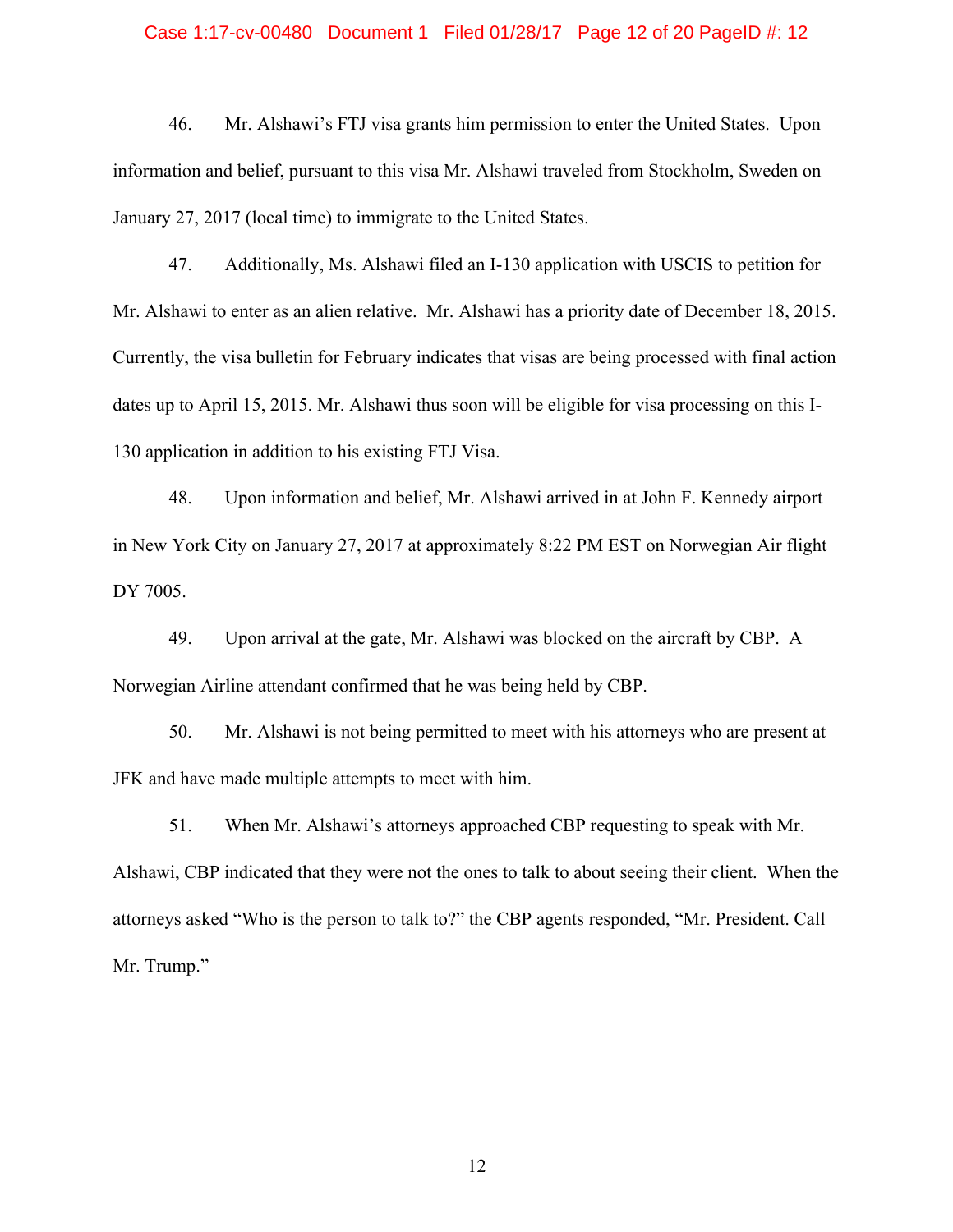## Case 1:17-cv-00480 Document 1 Filed 01/28/17 Page 13 of 20 PageID #: 13

52. Upon information and belief, Mr. Alshawi remains in the custody of CBP at JFK Airport.

53. Upon information and belief, Mr. Alshawi is not being permitted to apply for asylum or other forms of protection from removal.

54. Upon information and belief, Mr. Alshawi is at imminent risk of being returned to Iraq against his will, despite the grave danger he faces there.

### **REPRESENTATIVE HABEAS ACTION ALLEGATIONS**

55. In addition to Petitioners Darweesh and Alshawi, there are numerous other individuals detained nationwide who are either refugees admitted via USRAP or visa holders from Iraq, Syria, Iran, Sudan, Libya, Somalia, and Yemen. Each of these similarly situated individuals has been detained and questioned by CBP officials, denied entry to the United States, and subject to the threat of return to the country from which their travel originated, regardless of their presentation of valid entry documents, their status in the prior country, and possible claims qualifying them for protection under  $8 \text{ USC } 1101(a)(42)$  and  $8 \text{ U.S.C. } 8 \text{ 1225(b)(1)(A)(ii)}$ .

56. Each of these similarly situated individuals is entitled to bring a petition for a writ of habeas corpus or, in the alternative a complaint for declaratory and injunctive relief, to prohibit the policy, pattern, and practice of Respondents detaining class members and prohibiting class members from entering the United States when they arrive at U.S. borders with valid entry documents. As set out in further detail in the concurrently filed Motion for Class Certification, these similarly situated individuals satisfy the numerosity, typicality, commonality, and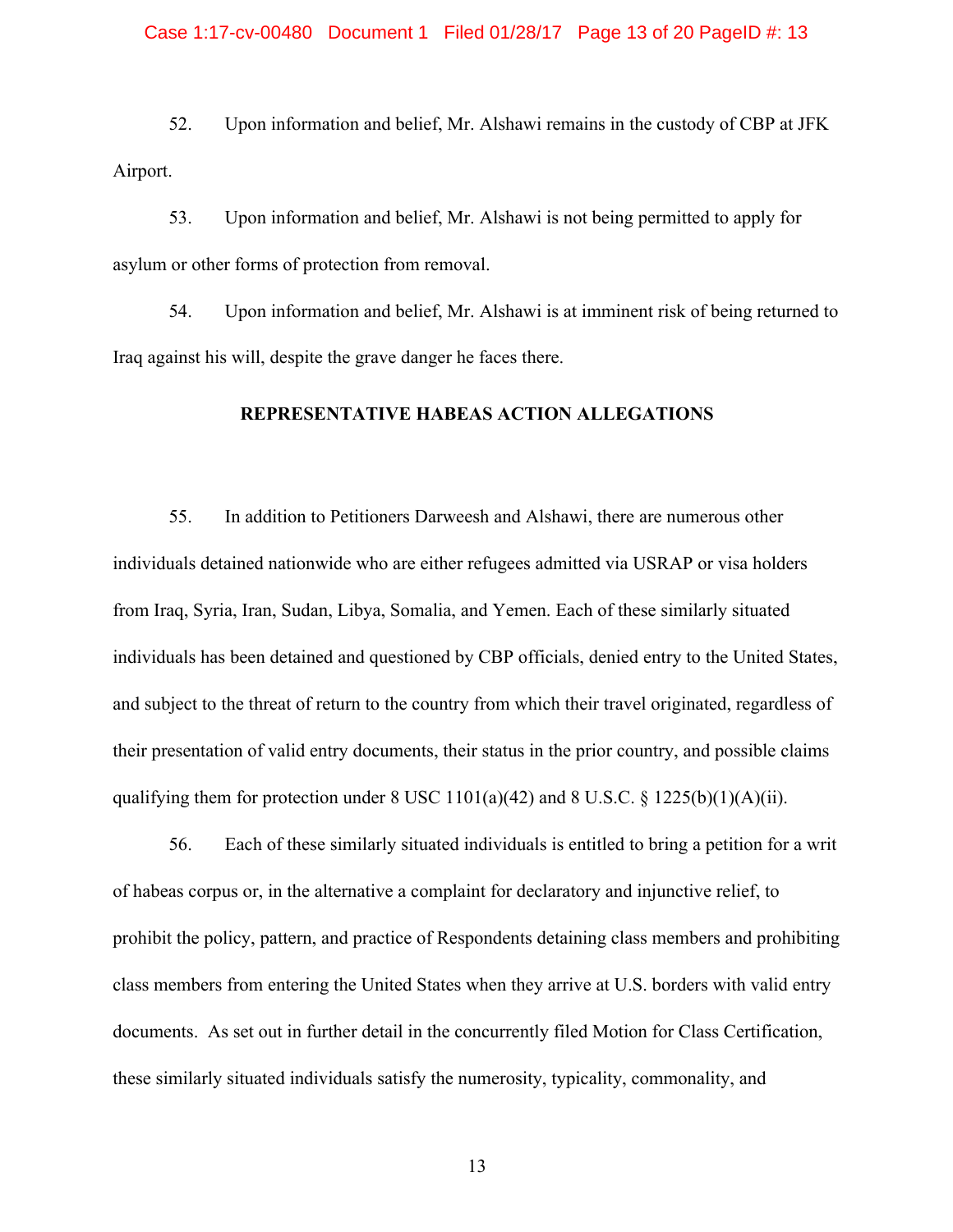#### Case 1:17-cv-00480 Document 1 Filed 01/28/17 Page 14 of 20 PageID #: 14

adequacy of representation requirements established by *United States ex rel. Sero v. Preiser*, 506 F.2d 1115, 1125-26 (2d Cir. 1974) and Fed. R. Civ. P. 23, and respectfully move this Court for an order certifying a representative class of Petitioners consisting of all individuals with refugee applications approved by U.S. Citizenship and Immigration Services as part of the U.S. Refugee Admissions Program, holders of valid immigrant and non-immigrant visas, and other individuals from Iraq, Syria, Iran, Sudan, Libya, Somalia, and Yemen legally authorized to enter the United States, but who have been or will be denied entry to the United States on the basis of the January 27, 2017 Executive Order.

## **CAUSES OF ACTION**

# **COUNT ONE FIFTH AMENDMENT – PROCEDURAL DUE PROCESS DENIAL OF RIGHT TO APPLY FOR ASYLUM**

57. Petitioners repeat and incorporate by reference each and every allegation contained in the preceding paragraphs as if fully set forth herein.

58. Procedural due process requires that the government be constrained before it acts in a way that deprives individuals of liberty interests protected under the Due Process Clause of the Fifth Amendment.

59. The United States government is obligated by United States and international law to hear the asylum claims of noncitizens presenting themselves at United States borders and ports of entry. The Immigration and Nationality Act provides that "[a]ny alien who is physically present in the United States or who arrives in the United States. . . irrespective of such alien's status, may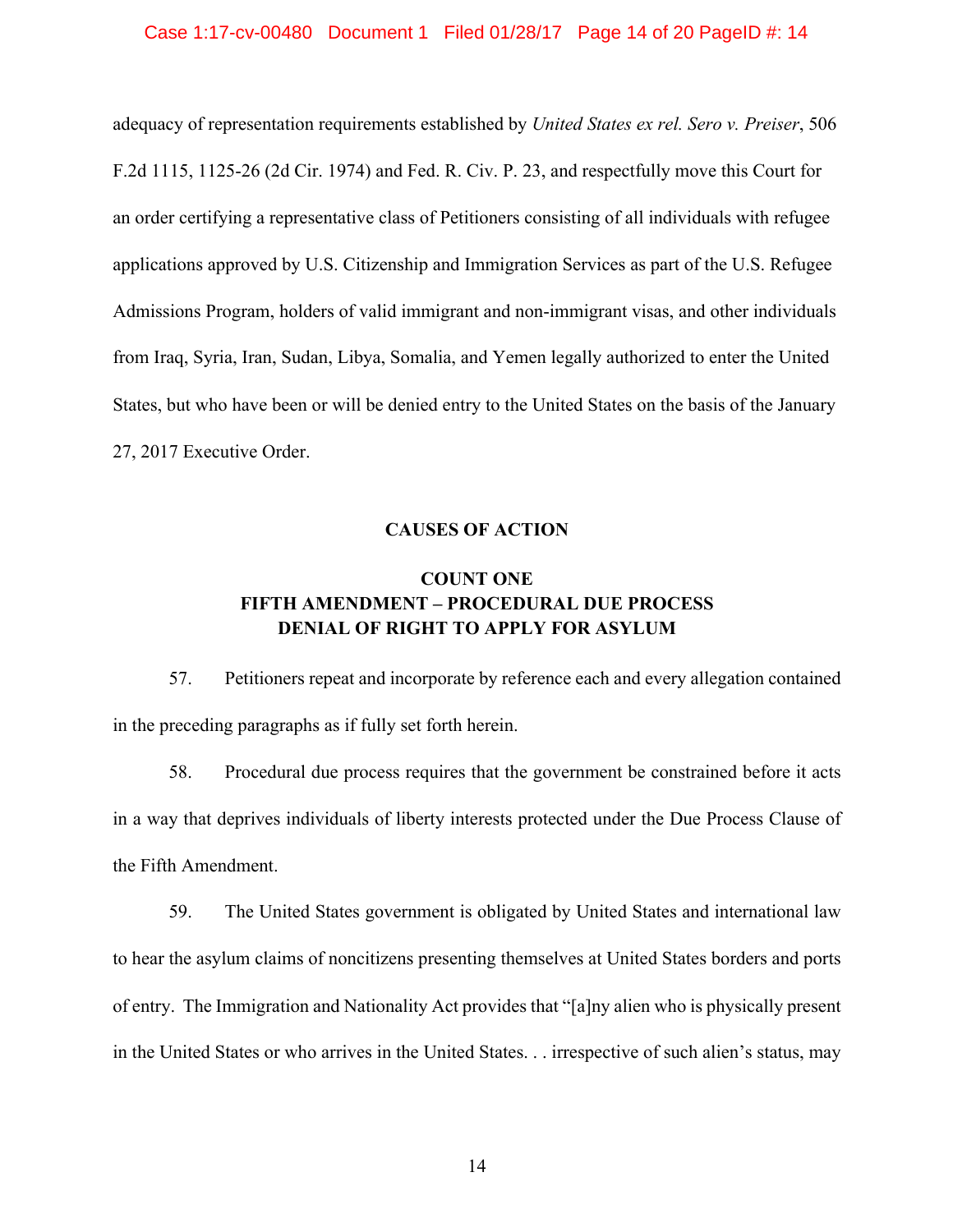#### Case 1:17-cv-00480 Document 1 Filed 01/28/17 Page 15 of 20 PageID #: 15

apply for asylum in accordance with this section or, where applicable, section 235(b)." 8 U.S.C. § 1158(a)(1); *see also id.* § 1225(b)(1)(A)(ii).

60. Consistent with these United States statutory and international law obligations, individuals arriving at United States ports of entry must afforded an opportunity to apply for asylum or other forms of humanitarian protection and be promptly received and processed by United States authorities.

61. Having presented themselves at a United States port of entry, Petitioners are entitled to apply for asylum and to be received and processed by United States authorities.

62. Respondents' actions in denying Petitioners the opportunity to apply for asylum, taken pursuant to the EO, violate the procedural due process rights guaranteed by the Fourteenth Amendment.

# **COUNT TWO FIFTH AMENDMENT – PROCEDURAL DUE PROCESS DENIAL OF RIGHT TO WITHHOLDING/CAT PROTECTION**

63. Petitioners repeat and incorporate by reference each and every allegation contained in the preceding paragraphs as if fully set forth herein.

64. Under United States law as well as human rights conventions, the United States may not return ("*refoul*") a noncitizen to a country where she may face torture or persecution. *See* 8 U.S.C. § 1231(b); United Nations Convention Against Torture ("CAT"), implemented in the Foreign Affairs Reform and RestrucTturing Act of 1998 ("FARRA"), Pub. L. No. 105-277, div. G, Title XXII, § 2242, 112 Stat. 2681, 2681-822 (1998) (codified as Note to 8 U.S.C. § 1231).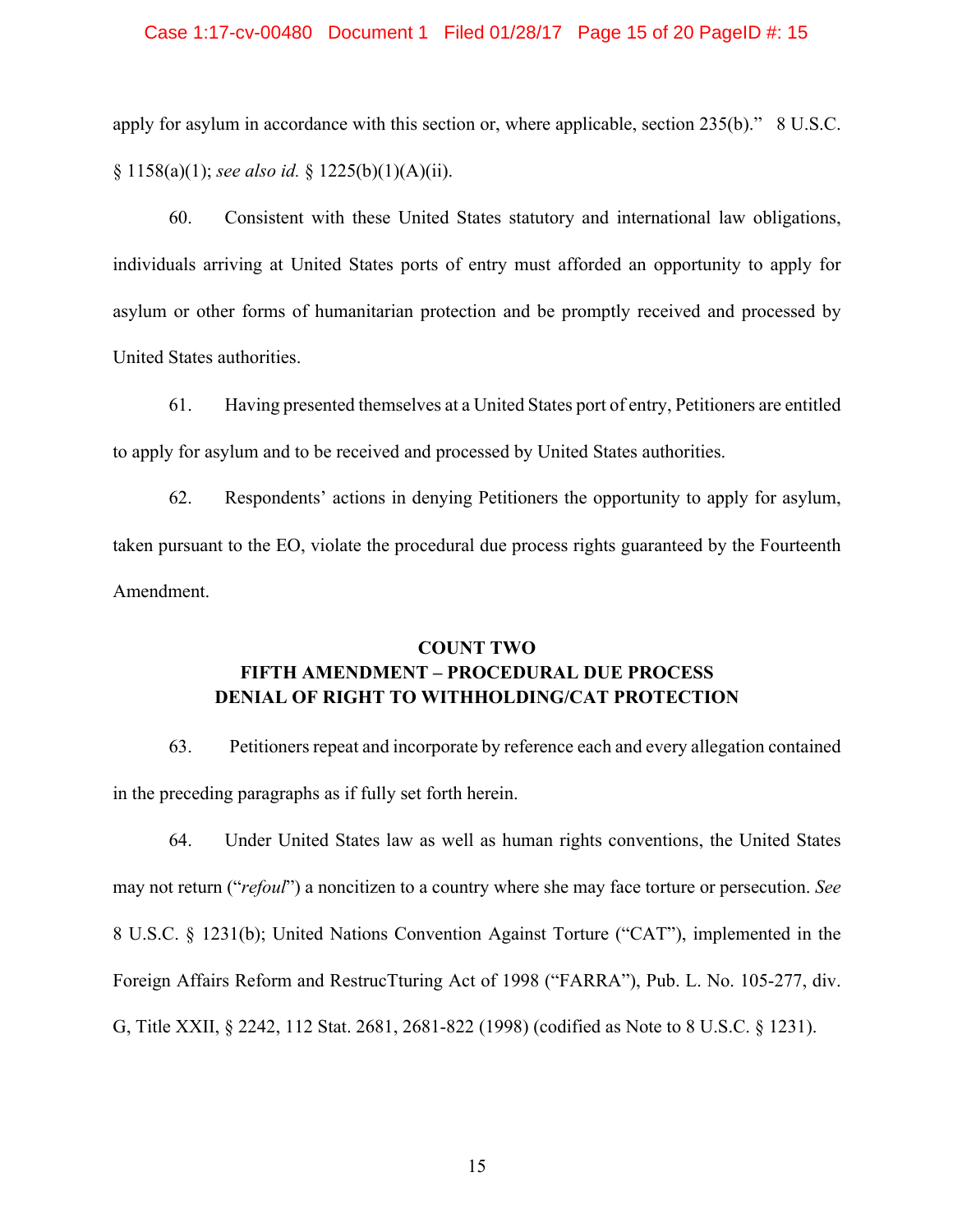Case 1:17-cv-00480 Document 1 Filed 01/28/17 Page 16 of 20 PageID #: 16

65. Respondents' actions in seeking to return Petitioners to Iraq, taken pursuant to the EO, deprive Petitioners of their rights under 8 U.S.C. § 1231(b) and the Convention Against Torture without due process of law.

### **COUNT THREE**

## **THE IMMIGRATION AND NATIONALITY ACT, THE CONVENTION AGAINST TORTURE, THE FOREIGN AFFAIRS REFORM AND RESTRUCTURING ACT OF 1998**, **IMPLEMENTING REGULATIONS**

66. Petitioners repeat and incorporate by reference each and every allegation contained in the preceding paragraphs as if fully set forth herein.

67. The Immigration and Nationality Act and implementing regulations, including 8 U.S.C. § 1225(b)(1) (expedited removal), 8 C.F.R. §§ 235.3(b)(4), 208.30, and 1003.42; 8 U.S.C. § 1158 (asylum), and 8 U.S.C. § 1231(b)(3) (withholding of removal), and the United Nations Convention Against Torture ("CAT"), implemented in the Foreign Affairs Reform and Restructuring Act of 1998 ("FARRA"), Pub.L. No. 105-277, div. G, Title XXII, § 2242, 112 Stat. 2681, 2681-822 (1998) (codified at 8 U.S.C. § 1231 note), entitle Petitioners to an opportunity to apply for asylum, withholding of removal, and CAT relief. These provisions also entitle Petitioners to a grant of withholding of removal and CAT relief upon a showing that they meet the applicable legal standards. Respondents' actions in seeking to return Petitioners to Iraq, taken pursuant to the EO, deprive Petitioners of their statutory and regulatory rights.

# **COUNT FOUR FIFTH AMENDMENT – EQUAL PROTECTION**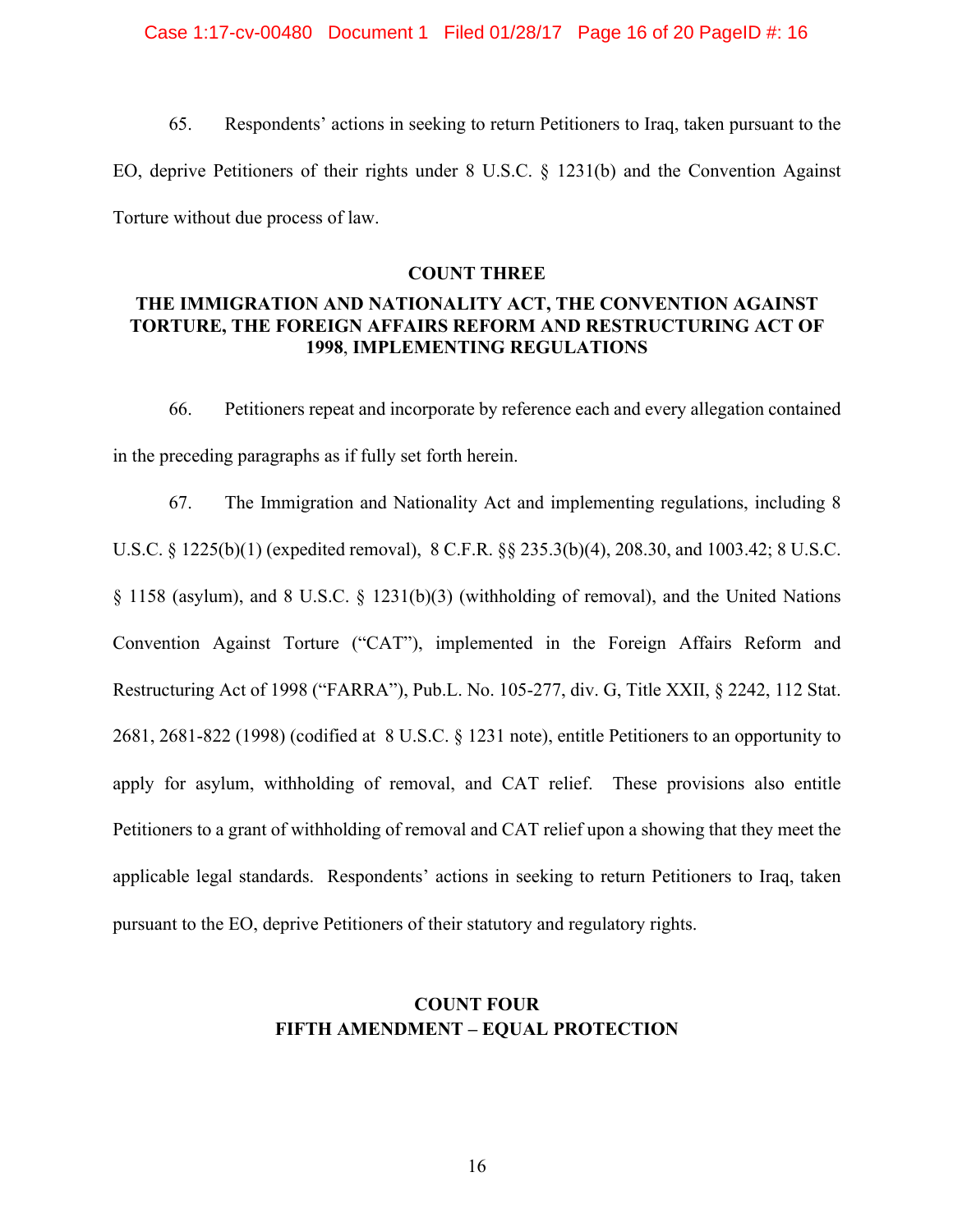## Case 1:17-cv-00480 Document 1 Filed 01/28/17 Page 17 of 20 PageID #: 17

68. Petitioners repeat and incorporates by reference each and every allegation contained in the preceding paragraphs as if fully set forth herein.

69. The EO discriminates against Petitioners on the basis of their country of origin, and without sufficient justification, and therefore violates the equal protection component of the Due Process Clause of the Fifth Amendment.

70. Additionally, the EO was substantially motivated by animus toward—and has a disparate effect on—Muslims, which also violates the equal protection component of the Due Process Clause of the Fifth Amendment.

# **COUNT FIVE ADMINISTRATIVE PROCEDURE ACT**

71. Petitioners repeat and incorporates by reference each and every allegation contained in the preceding paragraphs as if fully set forth herein.

72. The INA forbids discrimination in issuance of visas based on a person's race, nationality, place of birth, or place of residence. 8 U.S.C. § 1152(a)(1)(A).

73. Respondents' detention and mistreatment of Petitioners and the members of the proposed class pursuant to the January 27 EO, as set forth above, is not authorized by the INA*.*

74. Respondents' actions in detaining and mistreating Petitioners and other members of the proposed class as set forth above were arbitrary, capricious, an abuse of discretion, or otherwise not in accordance with law; contrary to constitutional right, power, privilege, or immunity; in excess of statutory jurisdiction, authority, or limitations, or short of statutory right; and without observance of procedure required by law, in violation of the Administrative Procedure Act, 5 U.S.C. §§ 706(2)(A)-(D).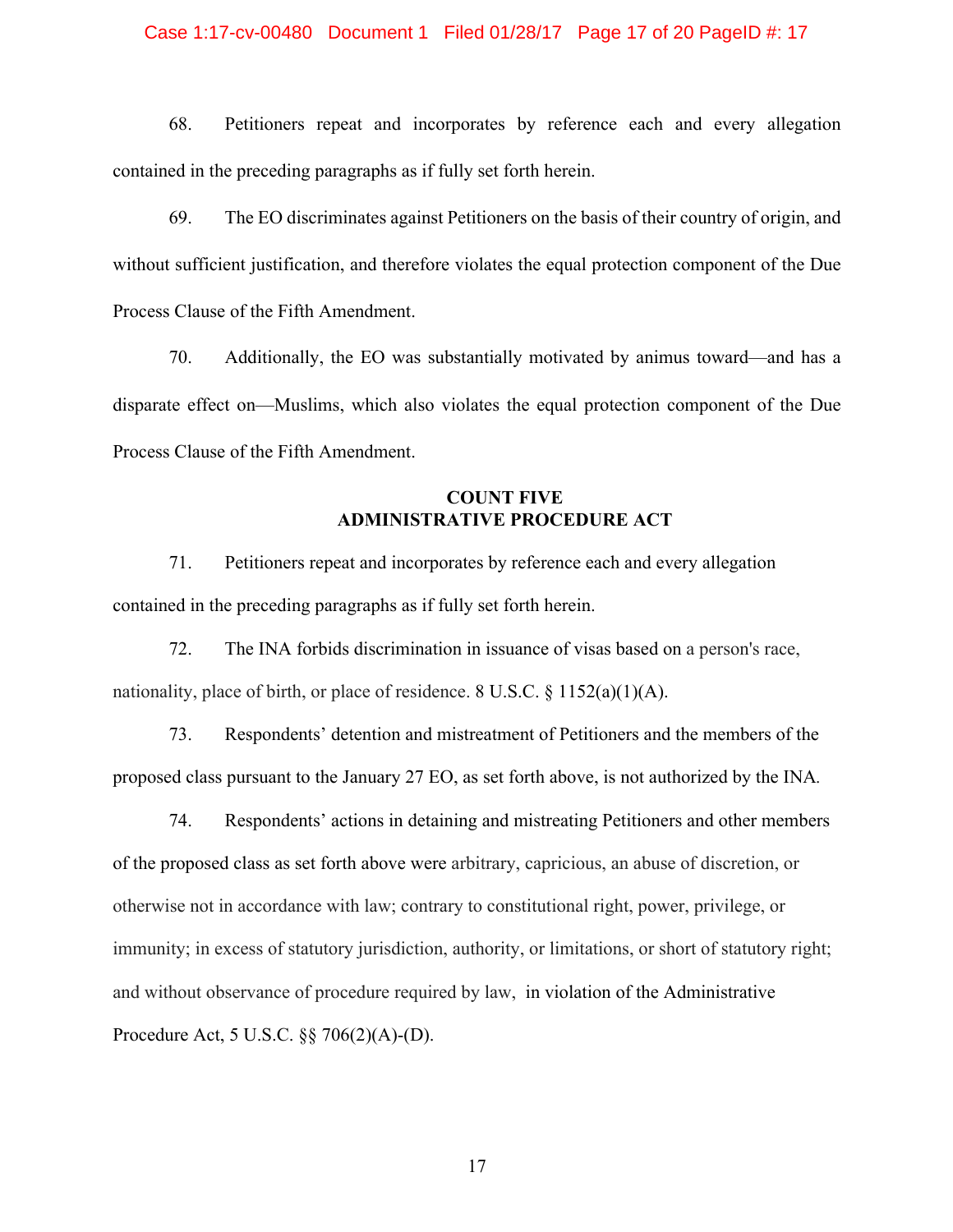### **PRAYER FOR RELIEF**

**WHEREFORE**, Petitioners and other members of the proposed class pray that this Court grant the following relief:

(1) Issue a Writ of Habeas Corpus requiring Respondents to release Petitioners and other members of the proposed class forthwith;

(2) Issue an injunction ordering Respondents not to detain any individual solely on the basis of the EO;

(3) Enter a judgment declaring that Respondents' detention of Petitioners and other members of the proposed class is and will be unauthorized by statute and contrary to law;

(4) Award Petitioners and other members of the proposed class reasonable costs and attorney's fees; and

(5) Grant any other and further relief that this Court may deem fit and proper.

DATED: January 28, 2017 Brooklyn, New York

Respectfully submitted,

/s/ Michael J. Wishnie Michael J. Wishnie (MW 1952) Elora Mukherjee Amit Jain, Law Student Intern Natalia Nazarewicz, Law Student Intern My Khanh Ngo, Law Student Intern Yusuf Saei, Law Student Intern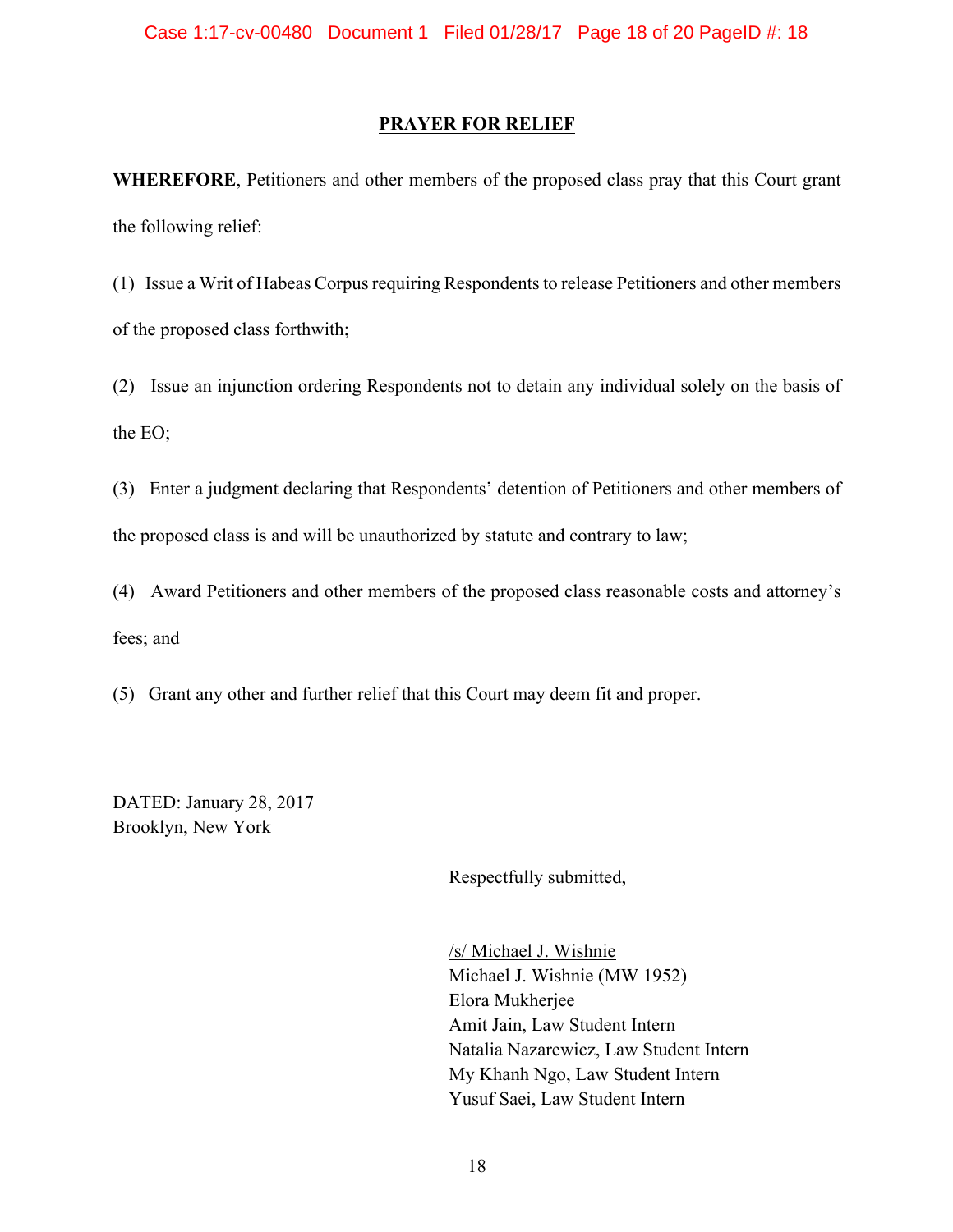Rachel Wilf, Law Student Intern The Jerome N. Frank Legal Services Organization P.O. Box 209090 New Haven, CT 06520-9090 Phone: (203) 432-4800 Fax: (203) 432-1426 michael.wishnie@yale.edu

Rebecca Heller Mark Doss Julie Kornfeld International Refugee Assistance Project Urban Justice Center 40 Rector St., 9th Floor New York, NY 10006 Phone: (646) 704-3922

Karen C. Tumlin† Nicholas Espíritu† Melissa S. Keaney† Esther Sung† National Immigration Law Center 3435 Wilshire Boulevard, Suite 1600 Los Angeles, CA 90010 Phone: (213) 639-3900 Jonathan E. Polonsky

Justin Cox National Immigration Law Center 1989 College Ave. NE Atlanta, GA 30317 Phone: (678) 404-9119

Omar C. Jadwat Lee Gelernt Cecillia D. Wang American Civil Liberties Union Foundation 125 Broad Street, 18th Floor New York, NY 10004 Tel. (212) 549-2600